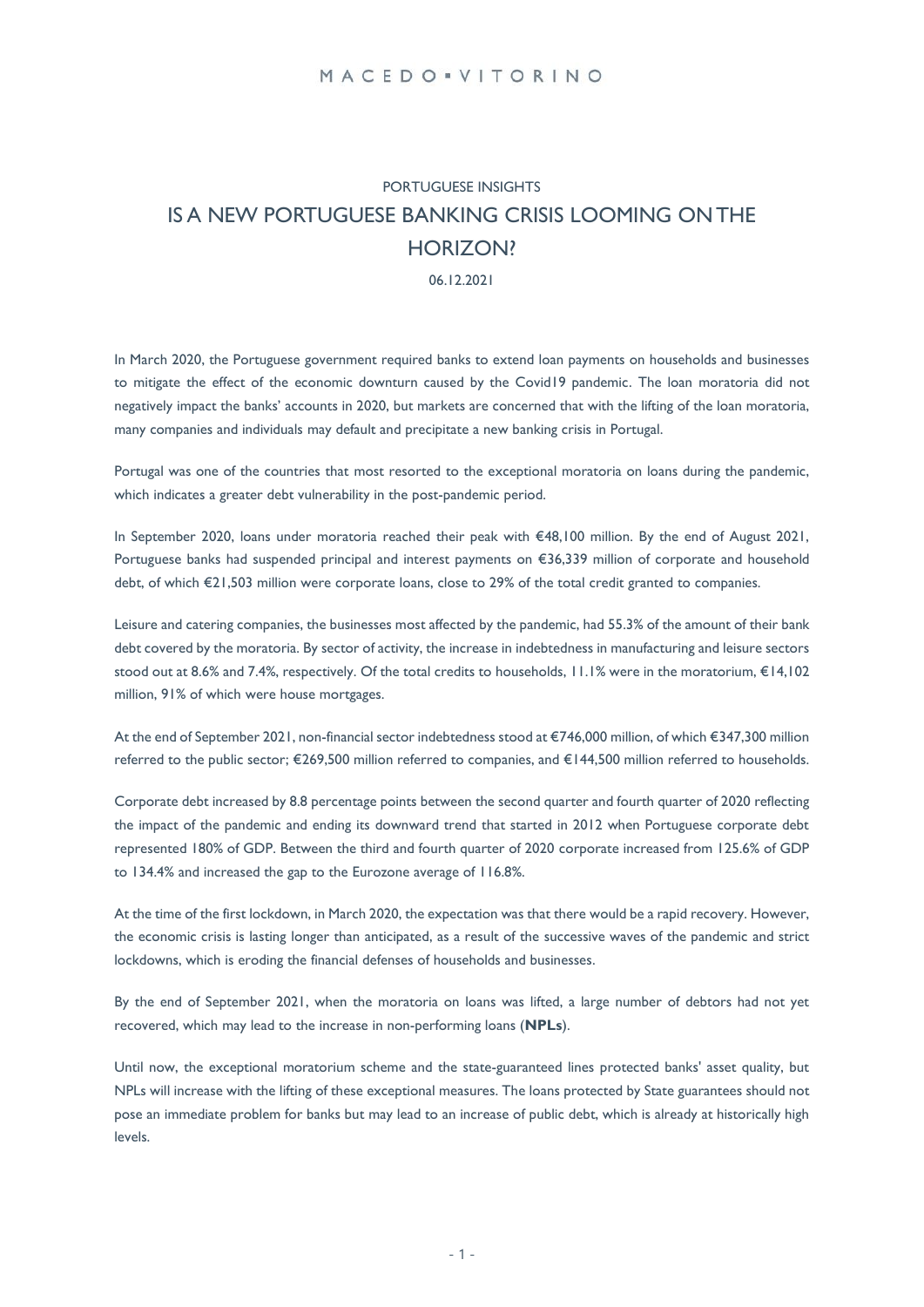## MACEDO · VITORINO

Between mid-2016 and mid-2020, Portugal reduced its NPL ratio to 4.9%, (which remained double the European average). One of the main measures that led to this decline was the sale of NPLs to international investors, which reached its peak in 2019, with the sale of approximately €8,000 million.

By the end of September 2021, Portugal's NPLs ratio was 4.3%. Moody's estimates that Portugal's NPLs ratio will increase in 2022 to a percentage higher than 9%. The worsening of NPLs will force banks to increase provisions to cover possible losses, which will further reduce their net income (already squeezed by the impact of the pandemic on financial margins) of financial institutions.

The uncertainties posed by the international energy crisis, a possible increase of inflation, and a possible lifting of the ECB's monetary support, against a backdrop of Portugal's high public debt, may put Portugal a step away from a new financial crisis.

The end of the loan moratorium scheme may be a significant setback on Portuguese banks' deleveraging efforts unless banks act preemptively. Still, Portuguese banks are now in much better conditions than in 2011 to face an increase in NPLs. The time to act is now and banks need to prepare to support viable businesses that are not yet generating sufficient liquidity to repay loans while setting aside problematic loans.

With about 22% of financial institutions' portfolios under moratoria, we expect that NPLs will increase in 2022 and NPL sales will surge.

#### CONTACT PARTNERS

António Vitorino Email[: avitorino@macedovitorino.com](mailto:avitorino@macedovitorino.com) Mobile: 351 935 241 911

André Dias Email[: adias@macedovitorino.com](mailto:adias@macedovitorino.com) Mobile: 351 935 241 904

#### **ABOUT MACEDO VITORINO**

MACEDO VITORINO is a leading Portuguese law firm. We advise domestic and foreign clients in a wide range of business sectors, including banking, distribution, industry and projects. We are known for our professional and client oriented approach to complex and difficult matters.

Since the incorporation of the firm in 1996 we have been involved in several high profile transactions in all of the firm's fields of practice, including banking and finance, capital markets, corporate and M&A, energy, real estate, project finance, complex disputes and restructurings.

#### **SOURCES**

[https://www.bportugal.pt/en/comunicado/banco-de-portugal-monitors-implementation-credit-moratoria-and](https://www.bportugal.pt/en/comunicado/banco-de-portugal-monitors-implementation-credit-moratoria-and-discloses-information-its)[discloses-information-its](https://www.bportugal.pt/en/comunicado/banco-de-portugal-monitors-implementation-credit-moratoria-and-discloses-information-its)